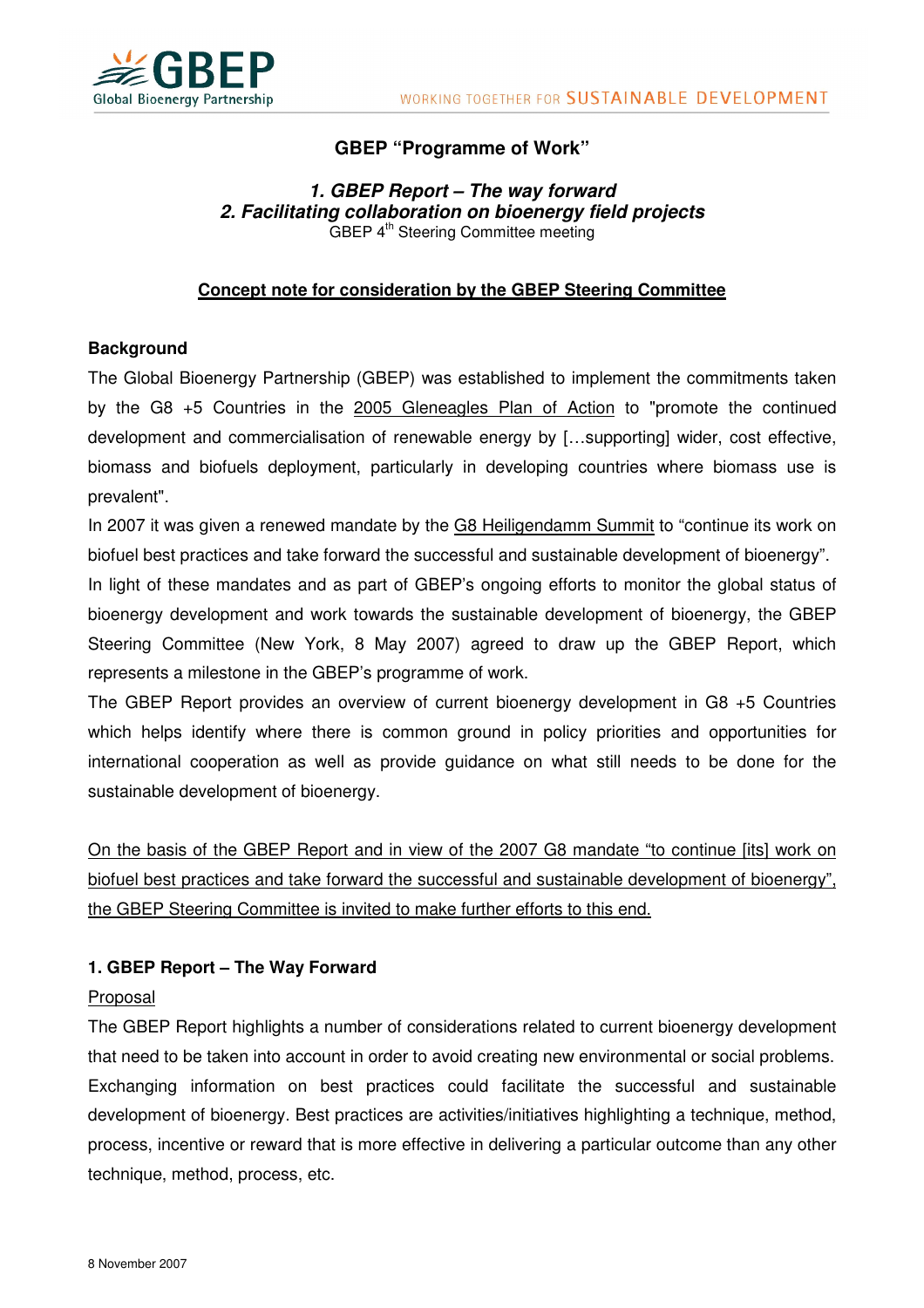

### **Action**

The GBEP Steering Committee is invited to have an initial discussion on how the GBEP Report could guide the partnership's future work towards the sustainable development of bioenergy.

The GBEP Steering Committee is also invited to request the GBEP Technical Working Group (TWG) to discuss the issue in detail and to provide recommendations on how GBEP could make best practices and sustainable development of bioenergy a major area of its work.